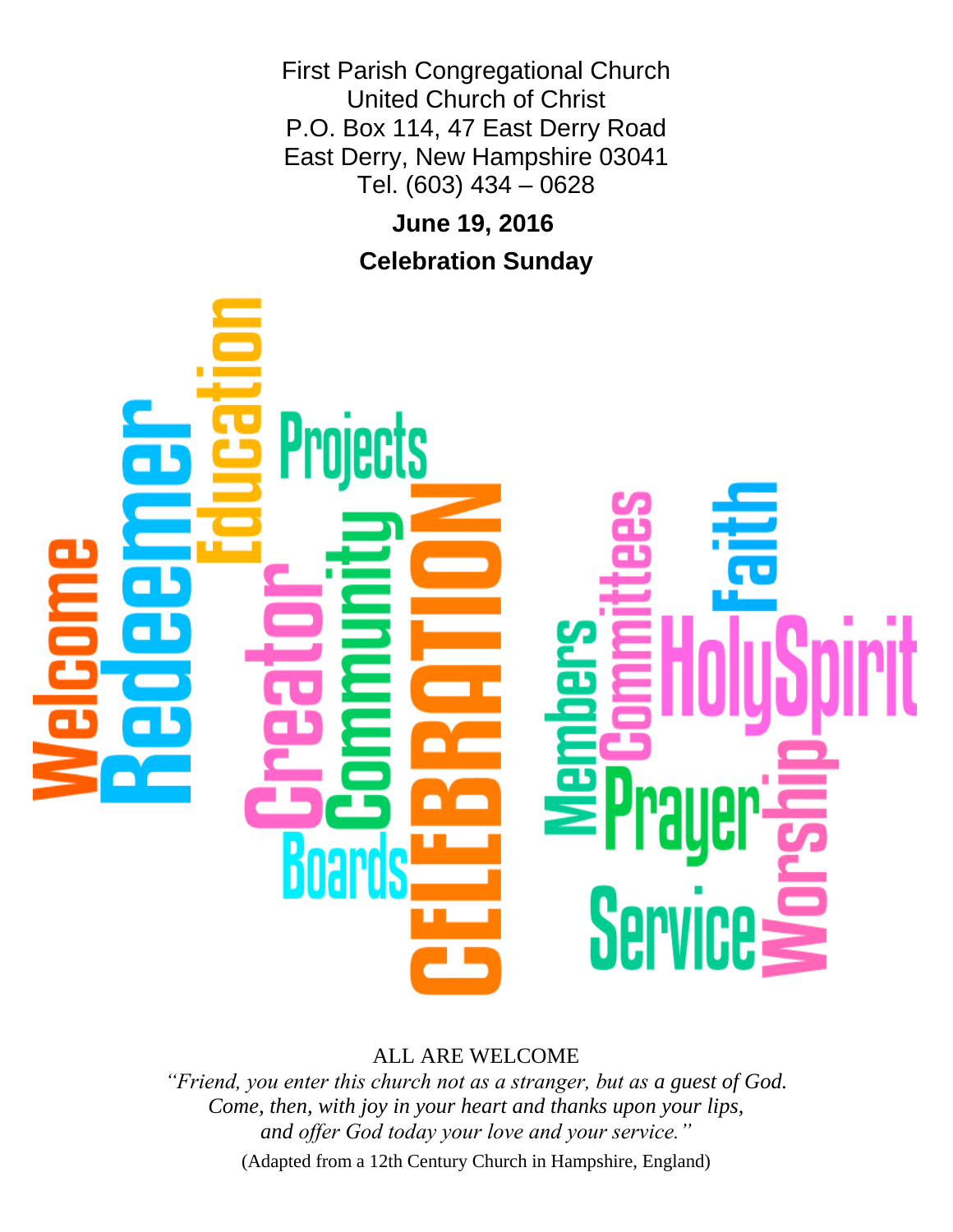# *June 19, 2016 Celebration Sunday*

**Jesus said:** '*Come, you that are blessed by my Father, inherit the kingdom prepared for you from the foundation of the world;* 

*for I was hungry and you gave me food, I was thirsty and you gave me something to drink, I was a stranger and you welcomed me,* 

*I was naked and you gave me clothing, I was sick and you took care of me, I was in prison and you visited me*.' (Matthew 25:34-36)

WELCOME & ANNOUNCEMENTS

### **WE GATHER INTO THE PRESENCE OF GOD**

\*HYMN NO. 25 *"O God, Our Help in Ages Past"*

\*CALL TO WORSHIP

One: O God, Our Help in Ages Past

**Many:The settlers came here and called it Nutfield. CVS & Walgreens were non-existent. Motel 6 hadn't even been thought of and yet they came. Without shelter, with few material goods, they brought a strong faith in God that sustained them from which our congregation was created.**

One: Our hope for years to come

**Many:We forge into the future in faith. A building lifted off its foundation, and yet our foundation is secure because of God's love for us.**

One: Our shelter from the stormy blast

**Many:These are troubling times. We live in fear of attack, food that could be contaminated, scammers trying to take our money or belongings. Our sanctuary is you, God. When we come together as a church family to worship, we feel the comfort of each other based in your love for us.**

One: and our eternal home.

**Many:Just as we have kept the faith of Rev. MacGregor and Rev. Parker, so may our children and our children's children keep the faith in which we so strongly believe. Someday, new voices will sing your praise and hear your words. Bless them, we pray, as you have blessed us.**

**ALL: Amen.** (Written by Susan W. Handy)

PRAYER OF INVOCATION (in unison) (Taken from "Touch Holiness: Resources for Worship"

Edited by Ruth C. Duck and Maren C. Tirabassi)

**Creator God,** 

**It is in our lives that we become aware of your life.**

**It is in the rhythms of the world**

**that we hear your pulse, your breathing, your footsteps.**

**We have built this house of worship**

**not as a vault to contain you**

**but as a reminder of the sanctuary that is the whole world you have made, not because this is the only place we find you,**

**but because we are here reminded to look for you**

**on the sidewalks we pass,**

**the highways we travel,**

**the rooms in which we live.**

**the sky and the sea and the land which embrace us and tickle our senses,**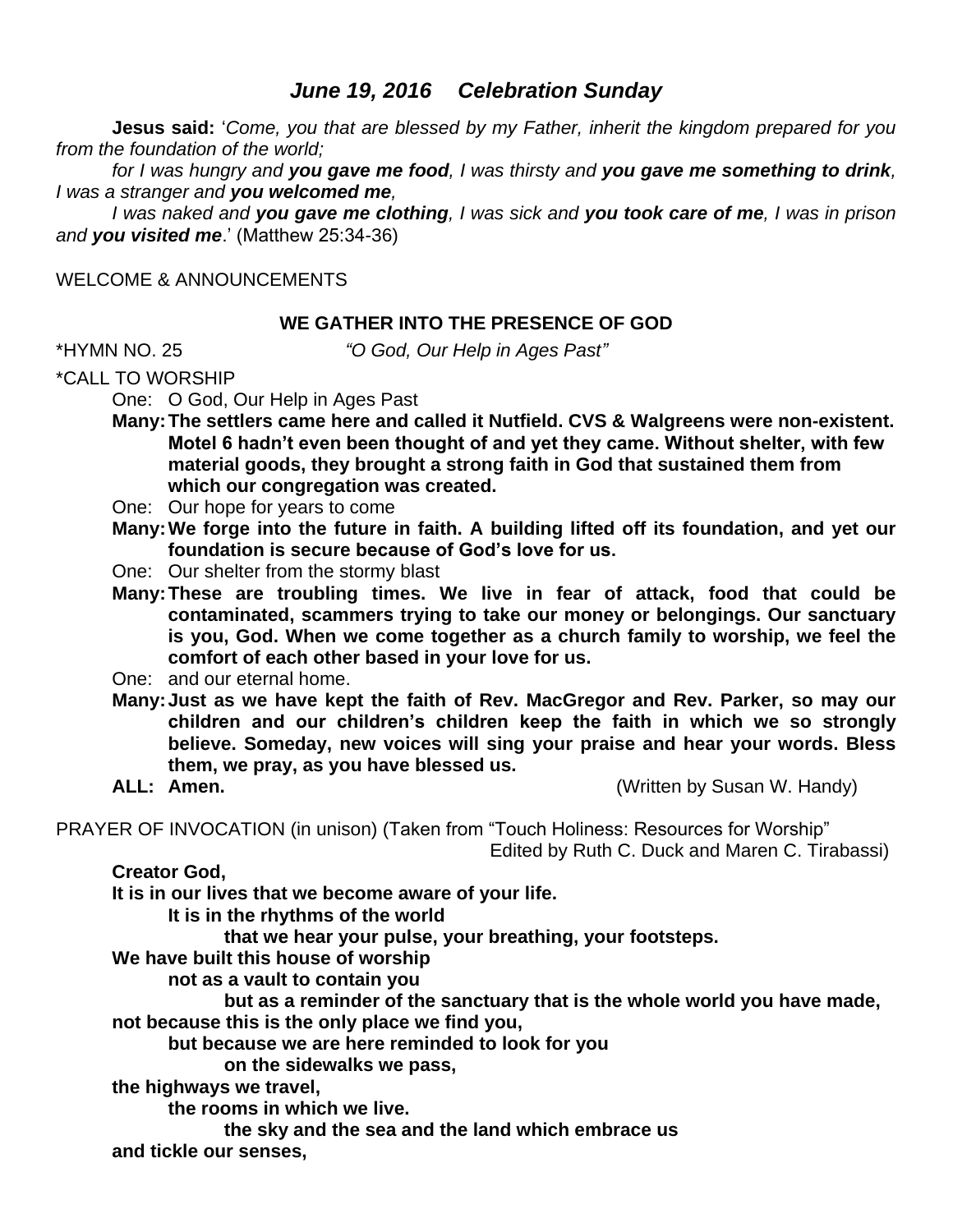**but even more than this**

**in the eyes we meet, the hands we hold,** 

**the human stories that we hear and tell…**

**there is where we find you nearest, the most real.**

**We hold a newborn child in our arms, and sense that we are embracing God. We listen to music, and sense that we are listening to the language of heaven.**

**We dance, and sense that we have experienced the fullness of prayer.**

**It is in our lives that we know you are alive.**

**We thank you for the lives you have given us,**

**for the senses which are ours through which to experience life,**

**and for our human souls which reach out toward you, even now.**

**We thank you for your loving presence.** 

**Amen.**

\*SONG OF PRAISE #236 **Halle, halle, halleluja. Halle, halle, halleluja.**

**Halle, halle, halleluja. Halle, halle, halleluja.**

# **WE INVITE FORWARD GOD'S YOUNGER DISCIPLES**

*At this time, all children are invited to come forward for the children's offering, and children's time. An offering is not required for participation. All are welcome, especially first time visitors.*

CHILDREN'S OFFERING "*Jesus Loves Me"*

PRAYER OF DEDICATION (in unison)

**Dear God, we offer you our gifts with thanks and praise, be with us and guide us all of our days. Teach us how to love each other, and to shine your light into the world. Amen.**

CHILDREN'S MESSAGE "God on the Go" **Pastor Heidi** Pastor Heidi

THE LORD'S PRAYER

**Our Father, who art in heaven, Hallowed be Thy name. Thy kingdom come; Thy will be done; on earth as it is in heaven. Give us this day our daily bread and forgive us our debts as we forgive our debtors. Lead us not into temptation, but deliver us from evil; for Thine is the Kingdom, and the Power, and the Glory forever. Amen**. (Children and youth may now go to their classes.)

# **WE LISTEN FOR GOD'S WORD**

\*HYMN *"The Summons"* (vs:1, 2, 3)

Will you come and follow me if I but call your name? Will you go where you don't know and never be the same? Will you let my love be shown, will you let my name be known, Will you let my life be grown in you and you in me?

Will you leave yourself behind if I but call your name? Will you care for cruel and kind and never be the same? Will you risk the hostile stare should your life attract or scare? Will you let me answer pray'r in you and you in me?

Will you let the blinded see if I but call your name? Will you set the pris'ners free and never be the same? Will you kiss the leper clean, and do such as this unseen, And admit to what I mean in you and you in me?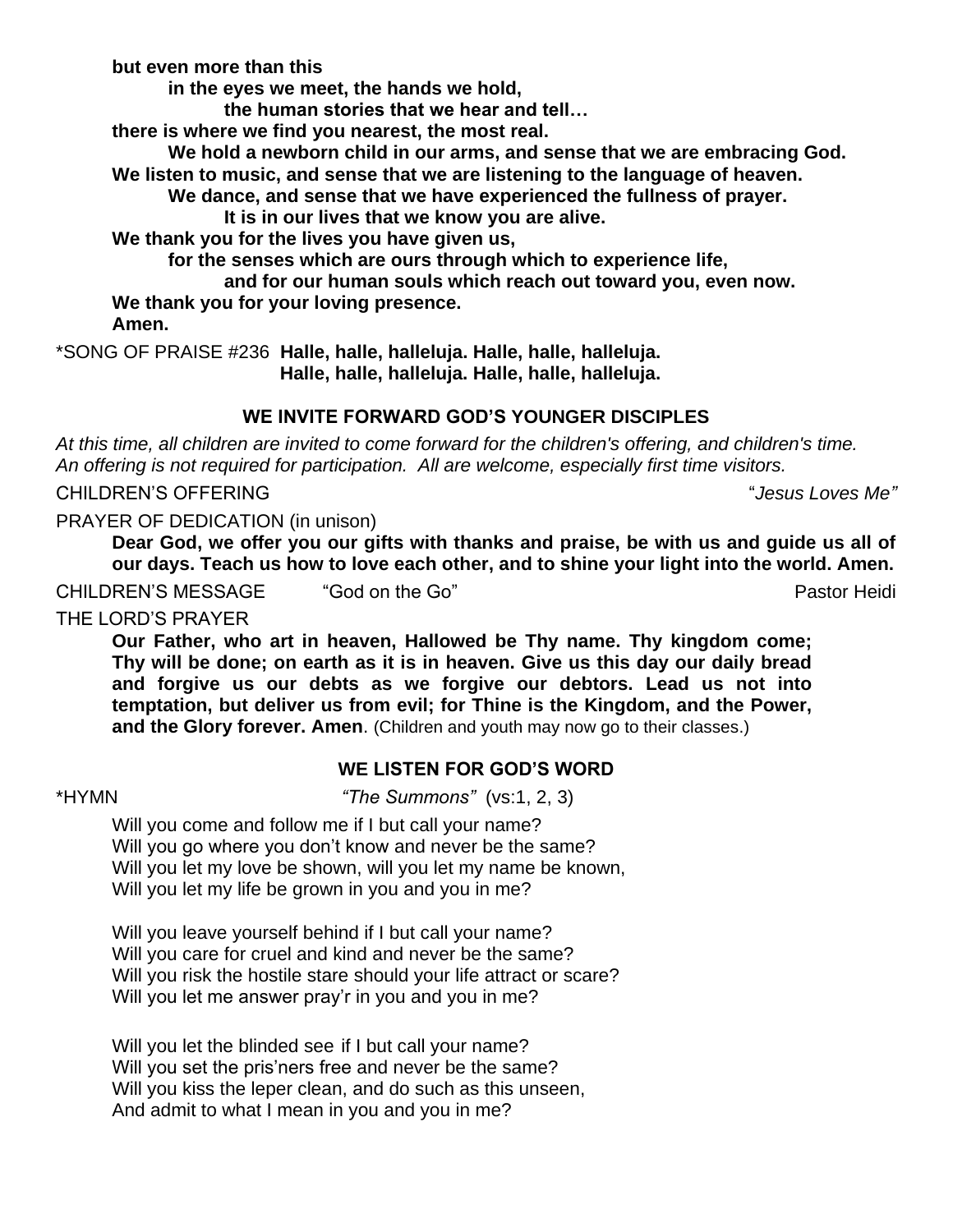PRESENTATION: "YOU - SITTING IN THE PEW NEXT TO ME" Act 1 OLD TESTAMENT Psalm 121 NEW TESTAMENT | Corinthians 12:4-13 PRESENTATION: "YOU - SITTING IN THE PEW NEXT TO ME" Act 2

\*HYMN *"The Summons"* (vs:4, 5)

Will you love the 'you' you hide if I but call your name? Will you quell the fear inside and never be the same? Will you use the faith you've found to reshape the world around, Through my sight and touch and sound In you and you in me?

Lord, your summons echoes true when you but call my name. Let me turn and follow you and never be the same. In your company I'll go where your love and footsteps show. Thus I'll move and live and grow in you and you in me.

PASTORAL REFLECTION

CHOIR ANTHEM *"Christ Be My Song"* Mark Hayes

### **WE RESPOND WITH PRAYER**

PASTORAL PRAYER

CHORAL RESPONSE *"Oh Take Me As I Am"* 

# **WE RESPOND WITH OUR FINANCIAL GIFTS**

OFFERTORY INVITATION

Now there are varieties of gifts, and varieties of services, and varieties of activities, and it is the same God who activates all of them in everyone. Let us show our gratitude.

OFFERTORY MUSIC

\*DOXOLOGY #780 **Praise God from whom all blessings flow; Praise God, all creatures here below; Praise God above, you heavenly host: Praise Father, Son, and Holy Ghost.**

\*PRAYER OF DEDICATION

Lord God, our God, we are many members baptized into the one body, which is Christ our LORD. We dedicate these gifts praying for your abundant blessing on those who will receive the bounty of your love through them and us. Amen.

# **WE ARE SENT OUT TO LOVE AND SERVE A LOVING, SERVING GOD**

**BENEDICTION** BENEDICTION RESPONSE **POSTLUDE** 

\*HYMN NO. 391 *"In The Midst of New Dimensions"*

*\*Indicates all that are able may stand.*

\*"YOU - SITTING IN THE PEW NEXT TO ME" From Reaching for Rainbows: Resources for Creative Worship by Ann Weems, © 1980, Westminster Press.